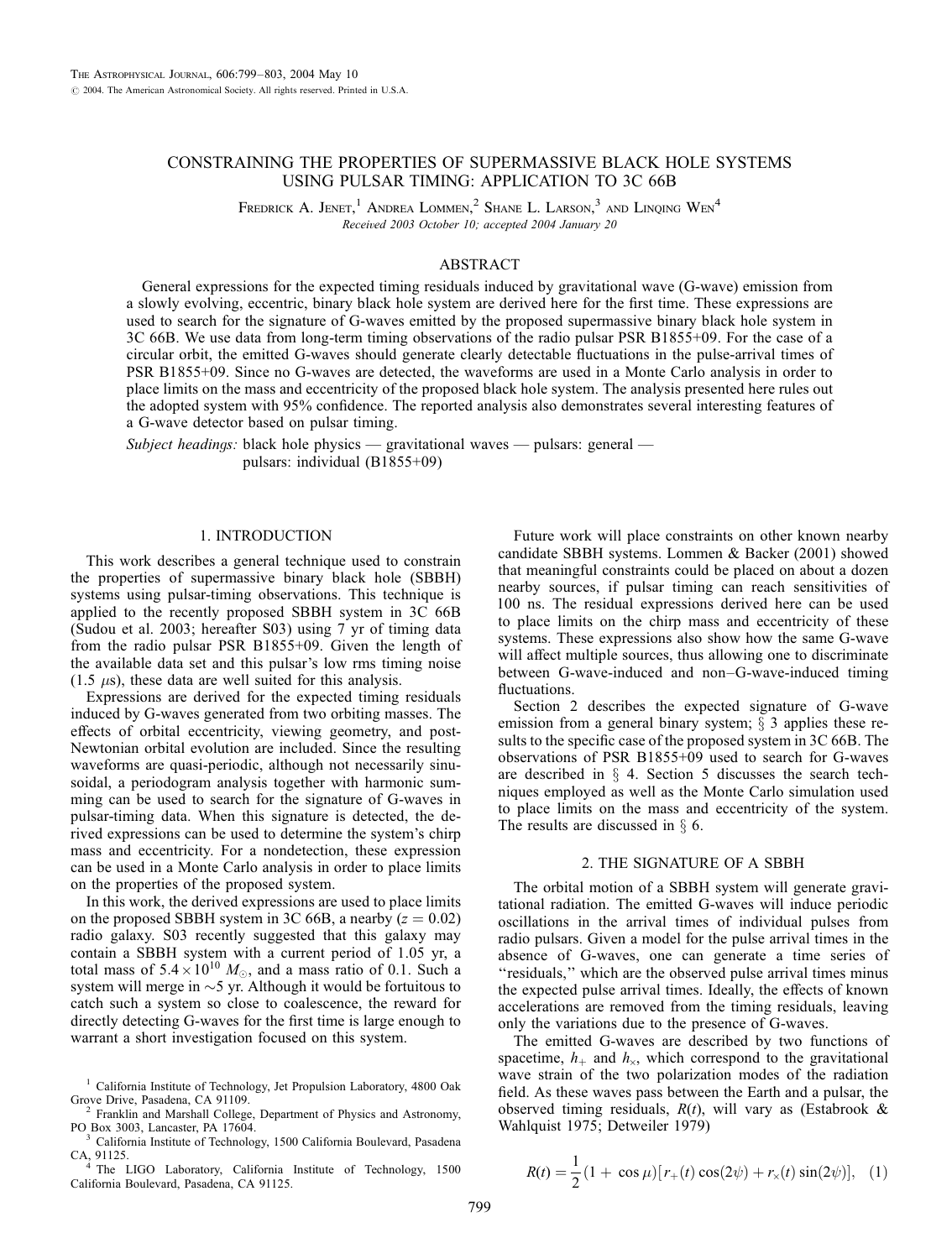$$
r_{+,\times}(t) = r_{+,\times}^e(t) - r_{+,\times}^p(t),\tag{2}
$$

$$
r_{+,\times}^e(t) = \int_0^t h_{+,\times}^e(\tau) \, d\tau,\tag{3}
$$

$$
r^{p}_{+,\times}(t) = \int_{0}^{t} h^{p}_{+,\times} \left[ \tau - \frac{d}{c} (1 - \cos \mu) \right] d\tau, \tag{4}
$$

where  $h_{+\times}^e(t)$  is the G-wave strain at Earth,  $h_{+\times}^p(t)$  is the gravitational wave strain at the pulsar,  $\tau$  is the time integration variable,  $d$  is the distance between Earth and the pulsar, and  $c$ is the speed of light. Note that the pulsar term,  $\hat{h}^p_{+,\times}$ , is evaluated at the current time minus a geometric delay.

G-waves emitted by a system in a circular orbit (i.e., zero eccentricity) will vary sinusoidally as a function of time, with a frequency given by twice the orbital frequency. For eccentric systems, the emitted waves will contain several harmonics of the orbital frequency. The second harmonic will dominate at low eccentricities, while the fundamental (i.e., the orbital) frequency will dominate at high eccentricities. In general, the period and eccentricity of a binary system will be decreasing with time, because the system is radiating away energy and angular momentum in G-waves. Hence, the frequencies present in  $h_{+,\times}(t)$  will vary with time. Since  $r_{+,\times}^e$  and  $r_{+,\times}^p$  may be generated by  $h_{+x}(t)$  at epochs separated by an extremely long time interval, the frequency content of these terms may differ significantly.

The G-wave strain,  $h(t)$ , induced by a black hole binary can be calculated using the standard weak-field approximation applied to two orbiting point masses (Wahlquist 1987). The expected residuals are found by integrating  $h(t)$  with respect to time (see eqs.  $[2]-[4]$ ):

$$
r_{+}^{e}(t) = \alpha(t) [A(t) \cos(2\phi) - B(t) \sin(2\phi)],
$$
 (5)

$$
r_x^e(t) = \alpha(t) [A(t) \sin(2\phi) + B(t) \cos(2\phi)], \qquad (6)
$$

$$
\alpha(t) = \frac{M_c^{5/3}}{D\omega^{1/3}} \frac{\sqrt{1 - e(t)^2}}{1 + e(t) \cos[\theta(t)]},
$$
\n(7)

where D is the distance to the source,  $\phi$  is the orientation of the line of nodes on the sky,  $\omega(t)$  is the orbital frequency,  $e(t)$ is the eccentricity,  $\theta(t)$  is the orbital phase, and  $M_c$  is the "chirp mass," defined as

$$
M_c = M_t \left(\frac{m_1 m_2}{M_t^2}\right)^{3/5},\tag{8}
$$

where  $M_t = m_1 + m_2$  and  $m_1$  and  $m_2$  are the masses of the individual black holes. Note that all units from equation (5) on are in "geometrized" units,<sup>5</sup> where  $G = c = 1$ .  $A(t)$  and  $B(t)$ are given by

$$
A(t) = 2e(t) \sin[\theta(t)] \left\{ \cos[\theta(t) - \theta_n]^2 - \cos[i]^2 \sin[\theta(t) - \theta_n]^2 \right\} -\frac{1}{2} \sin\{2[\theta(t) - \theta_n]\} \{1 + e(t) \cos[\theta(t)]\} [3 + \cos(2i)],
$$
(9)

$$
B(t) = 2\cos i(\cos\{2\left[\theta(t) - \theta_n\right]\} + e(t)\cos\left[\theta(t) - 2\theta_n\right]), \quad (10)
$$

where i and  $\theta_n$  are the orbital inclination angle and the value of  $\theta$  at the line of nodes, respectively (Wahlquist 1987). Values for  $\theta(t)$  and  $e(t)$  are given by the coupled differential equations (Wahlquist 1987; Peters 1964)

$$
\frac{d\theta}{dt} = \omega(t) \frac{\{1 + e(t) \cos[\theta(t)]\}^2}{\left[1 - e(t)^2\right]^{3/2}},
$$
(11)  

$$
\frac{de}{dt} = -\frac{304}{15} M_c^{5/3} \omega_0^{8/3} \chi_0^{-4} \frac{e(t)^{-29/19} \left[1 - e(t)^2\right]^{3/2}}{\left[1 + (121/304)e(t)^2\right]^{1181/2299}},
$$
(12)

where  $\omega_0$  is the initial value of  $\omega(t)$  and  $\chi_0$  is a constant that depends on the initial eccentricity  $e_0$ :

$$
\chi_0 = \left(1 - e_0^2\right) e_0^{-12/19} \left[1 + \frac{121}{304} e_0^2\right]^{-870/2299}.\tag{13}
$$

Here  $\omega(t)$  is given by

$$
\omega(t) = a_0 e(t)^{-18/19} \left[ 1 - e(t)^2 \right]^{3/2} \left[ 1 + \frac{121}{304} e(t)^2 \right]^{-1305/2299}, \tag{14}
$$

where  $a_0$  is determined by the initial condition  $\omega(t = 0) = \omega_0$ . The above equations are accurate to first order in  $v/c$  and valid only when both  $e(t)$  and  $\omega(t)$  vary slowly with time. The expressions for  $r^p_{+,\times}$  are identical to those for  $r^e_{+,\times}$ . Note that  $r^p_{+,\times}$ is evaluated at an earlier time than  $r^e_{+\times}$  (see eqs. [3] and [4]).

#### 3. APPLICATION TO 3C 66B

S03 suggest the presence of a  $1.3 \times 10^{10} M_{\odot}$  black hole binary in the radio galaxy 3C 66B. Their VLBI measurements at both 8.4 and 2.3 GHz show the elliptical motion of a radio core with a period of  $1.05 \pm 0.03$  yr at epoch 2002. Normally, this motion would be attributed to the precession of a jet (e.g., Katz 1997), but in this case, S03 argue that the observed motion is due to the orbit of the jet's source, a supermassive black hole, around a supermassive black hole companion. Concerning these claims, we note several issues. First, only a single orbit is observed, i.e., the elliptical motion has not yet been shown to be repeatable. Second, S03 do not address the possibility that the observed elliptical motion, which is perilously close to having a 1 yr period, is somehow the result of the Earth's motion around the Sun. Third, they suggest that the system will merge in about 5 yr. Hence, the a priori probability that we have ''caught'' such a system in the act of coalescence  $<sup>5</sup>$  In geometrized units, mass and distance are in units of time.  $\qquad \qquad$  is very low. Nonetheless, the proposed system would generate</sup>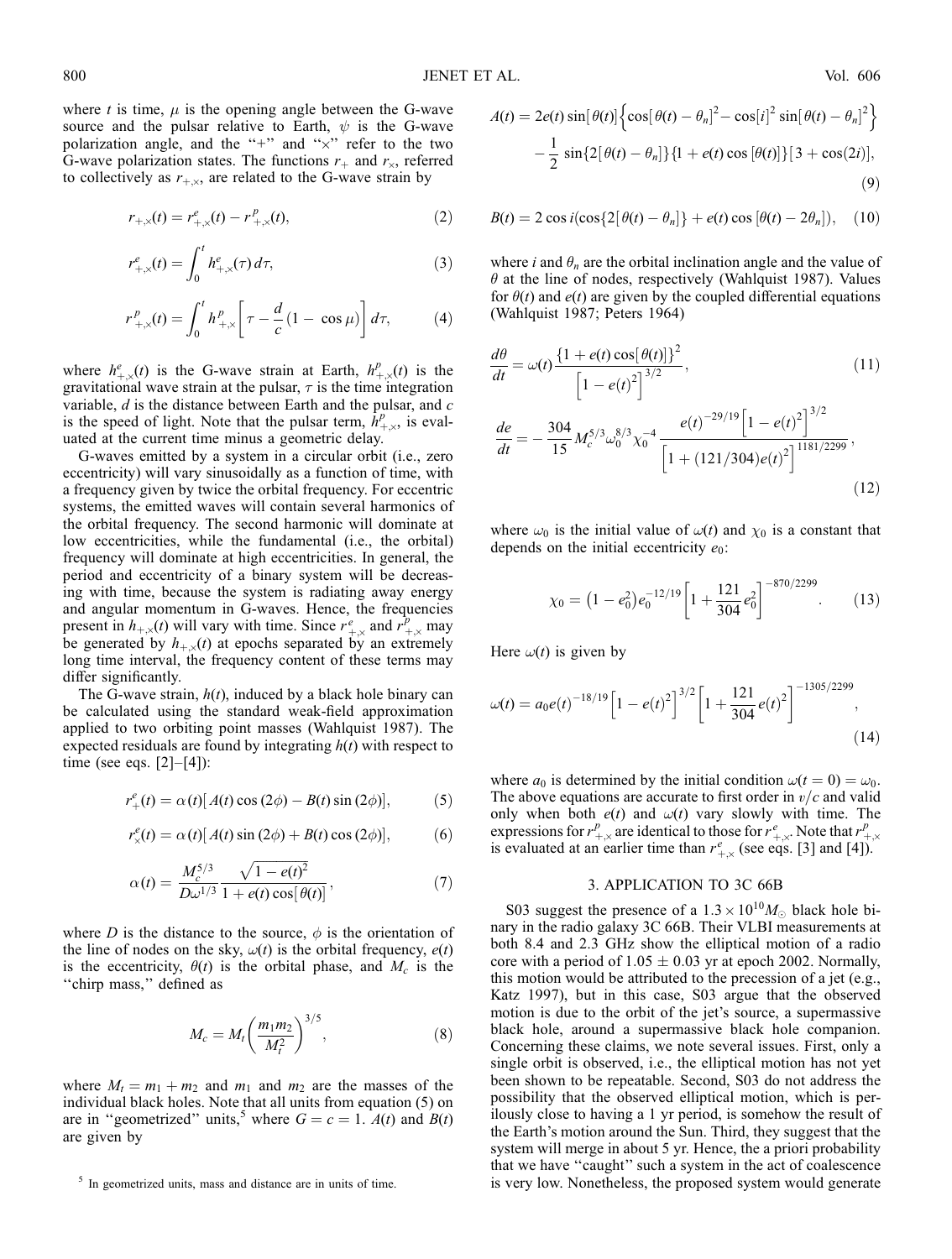G-waves detectable in currently available pulsar-timing data, and we can independently and observationally verify or refute this claim. Given the huge payoff for detecting G-waves for the first time, it is worth an analysis of existing data. In this section we show how G-waves from the S03 system would affect the timing residuals of PSR B1855+09, and in  $\S$ \$4 and 5 we show that there are no detectable G-waves from this system in the timing data. Consequently, limits are placed on the properties of the system.

Using the SBBH parameters adopted by S03, the expressions derived in  $\S$  2 can be used to determine the expected timing residuals. The angle between 3C 66B and PSR  $B1855+09$  on the sky is 81°.5, and PSR B1855+09 lies  $1 \pm 0.3$  kpc away (Kaspi, Taylor, & Ryba 1994; hereafter KTR94). The total time delay between the pulsar epoch and the Earth epoch,  $(d/c)(1 - \cos \mu)$ , is 3700  $\pm$  1100 yr (see eq. [4]). Since the time delay between the Earth and the pulsar is much larger than the timescale for evolution of the system, the expected residual will contain a low-frequency component due to the pulsar term  $(r_{+,\times}^p)$  and a high-frequency component due to the Earth term  $(r^e_{+,\times})$ . This effect is referred to as the ''two-frequency'' response and is analogous to the three-pulse response occurring in spacecraft Doppler-tracking experiments (Estabrook & Wahlquist 1975) and the multipulse response from time-delay interferometry used in the proposed Laser Interferometer Space Antenna (LISA) mission (Armstrong, Estabrook, & Tinto 1999). The top panel in Figure 1 shows a theoretical set of timing residuals due to G-wave emission from the proposed binary system in 3C 66B, assuming that the distance to this galaxy is 80 Mpc and the distance to the pulsar is 1 kpc. This waveform was generated with  $i = \theta_n = \phi = 0$  and  $\psi = \pi/4$ . The chirp mass used was  $1.3 \times 10^{10}$   $M_{\odot}$ , and the orbital period at the epoch of the S03 observations (i.e.,  $MJD = 51981$ ) was taken to be 1.05 yr. The eccentricity at this epoch was taken to be 0.0001. Two distinct oscillation frequencies can be seen, one with a period of about 0.88 yr and the other with a period around 6.24 yr. The bottom panel in Figure 1 shows the Lomb periodogram (see  $\S$  4) of the simulated residuals. In general, the orbital geometry and eccentricity of this system is unknown. Fortunately, the expected signature will be periodic regardless of these parameters. Hence, one can search for the signature



FIG. 1.-Top: Theoretical timing residuals induced by G-waves from 3C 66B. The timing points are chosen to coincide with the actual timing residuals of PSR B1855+09. Bottom: The corresponding normalized Lomb periodogram.



FIG. 2.—Top: Timing residuals for PSR B1855+09. Bottom: The corresponding normalized Lomb periodogram.

of G-waves using periodogram techniques together with harmonic summing.

## 4. TIMING OBSERVATIONS OF PSR B1855+09

We used observations of PSR B1855+09 made by KTR94 at the Arecibo Observatory 300 m telescope $<sup>6</sup>$  and made public</sup> therein. The KTR94 data set is made up of more than 7 yr (1986–1993) of biweekly observations using the Princeton University MarkIV system. For details on data acquisition, reduction, and clock correction, please see KTR94.

The times of arrival were fit to the model published by KTR94 using the standard TEMPO software package.<sup>7</sup> We used their best-fit values as our initial parameters. In the fitting, we allowed the spin period (P), period derivative  $(\dot{P})$ , right ascension, declination, proper motion, parallax, and the five Keplerian binary parameters to vary. Additionally, the Shapiro delay parameters were included in the model but were fixed at the optimum values published by KTR94. The best-fit values of all parameters were consistent with those published by KTR94. The resulting timing residuals used are shown in the top panel of Figure 2.

# 5. CONSTRAINTS FROM PULSAR TIMING

The timing residuals from PSR B1855+09 were searched for the signature of G-waves, using the normalized Lomb periodogram (LP; see Press et al. 1992,  $\S$  13.8) together with ''harmonic summing.'' The LP is the analog of the discrete Fourier transform for unevenly sampled data. Harmonic summing is performed by adding together the periodogram power at harmonics of each frequency up to a chosen maximum harmonic (Lyne 1989). This process increases the sensitivity to periodic, nonsinusoidal waveforms such as those expected from eccentric binaries. If a SBBH system existed in 3C 66B with an eccentricity of zero and with the chirp mass and period adopted by S03, then the LP should show the two-frequency response like that seen in Figure 1. Figure 2 plots the normalized LP for the residual data described above. The periodogram power was calculated for 542 frequencies

<sup>6</sup> The National Astronomy and Ionosphere Center Arecibo Observatory is operated by Cornell University under contract with the National Science

See http://pulsar.princeton.edu/tempo.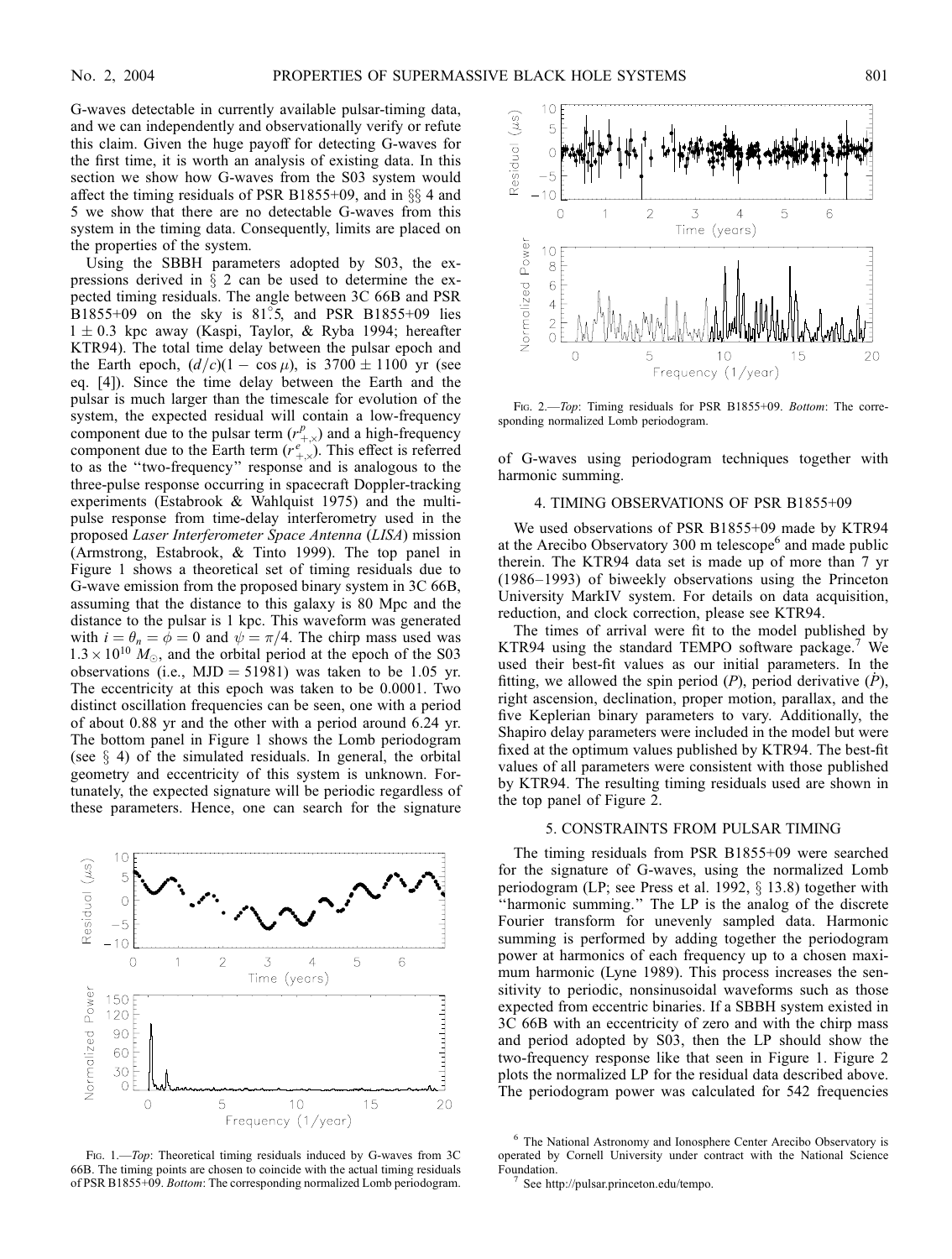ranging from  $1/27.8 \text{ yr}^{-1}$  to 19.5 yr<sup>-1</sup>, with a resolution of  $1/27.8 \text{ yr}^{-1}$ . This corresponds to a frequency-oversampling factor of 4. There are no significant peaks in this LP. For the purposes of this paper, a significant peak has less than a 0.1% chance of occurring in purely random data assuming Gaussian statistics. Harmonic summing was performed up to the sixth harmonic. Again, no significant features were found.

Since the LP analysis was unable to detect the presence of G-waves in the timing residuals, limits can be placed on the possible chirp mass and eccentricity of the system. Since the general waveform given by equations  $(5)-(7)$  depends on various unknown quantities that specify the orientation of the orbit and the viewing geometry, a Monte Carlo simulation was performed in order to determine the probability of detecting a SBBH system in 3C 66B with a given chirp mass and eccentricity. Aside from  $M_c$  and e, the general waveform depends on six angles: two angles specify the plane of the orbit, two determine the orbital phase of binary at the beginning of each of the two relevant epochs, and two determine the initial location of the line of nodes at the start of each epoch. For a given  $M_c$  and e, the initial eccentricities and periods were determined using equations (11) and (12). An orbital period of 1.05 yr at  $MJD = 51981$  was chosen for the initial parameters in order to match the observations of S03. The distances to 3C 66B and PSR B1855+09 were taken to be 80 Mpc and 1 kpc, respectively. The six unknown angles were chosen at random from a uniform distribution that ranged from 0 to  $2\pi$ , and a corresponding waveform was generated using equations (5)–(14). The waveform was then added to the residual data. When processing the timing data, the program TEMPO will remove the effects of the Earth's orbit and parallax together with a linear trend. In order to simulate the effects of removing these components from the data, various functions were subtracted from the simulated data. A 1 yr periodicity was removed by subtracting a function of the form  $y = a \cos(\omega t) + b \sin(\omega t)$  where t is time,  $\omega = 2\pi/1$  yr, and a and b are determined by a leastsquares fit to the simulated data. A 6 month periodicity was removed in a similar fashion. A best-fit first-order polynomial was also removed. This combination of data plus simulated signal minus various fitted functions was then analyzed using the LP method described above. If a significant peak was found (see above), then the signal was considered to be detected. A total of 1000 waveforms were tested for each  $M_c$  and initial e. It was found that there is a 98% chance of detecting a system like that adopted by S03, if it has an eccentricity less than 0.03. As the eccentricity increases above 0.03, the system is evolving rapidly enough to make the period at the earlier epoch (i.e., the period in the pulsar term), much longer than the observation length. Hence, for eccentricities between 0.03 and 0.49, the probability drops to about 95%. The detection probability starts falling off again above eccentricities of 0.49. At this point, the period of the binary system at the start of the observations is longer than the observing time. The results for this and other chirp masses are summarized in Table 1. The first column lists the chirp mass in  $10^{10} M_{\odot}$ , the next four columns list the limiting eccentricities at the 98%, 95%, and 90% probability levels. For example, with  $M_c = 1.0$ , if the eccentricity at the epoch of the S03 observations was less than 0.03, then there was at least a 95% chance of detecting the system.

#### 6. DISCUSSION

The signature of G-waves emitted by the proposed system in 3C 66B was not found in the analysis of the pulsartiming residuals of PSR B1855+09. The system adopted by

TABLE 1 DETECTION LIMITS

| $M_{c}$<br>$(10^{10} M_{\odot})$ | <b>MAXIMUM ECCENTRICITY</b> |      |      |
|----------------------------------|-----------------------------|------|------|
|                                  | 98%                         | 95%  | 90%  |
| 1.3                              | 0.03                        | 0.49 | 0.51 |
| 1.2                              | 0.02                        | 0.49 | 0.51 |
| 1.1                              | 0.02                        | 0.16 | 0.23 |
| $1.0$                            | $\ddotsc$                   | 0.03 | 0.18 |
| 0.9                              |                             | 0.02 | 0.04 |
| 0.8                              |                             | 0.01 | 0.03 |
| 0.7                              |                             |      |      |

Note.-Maximum eccentricity given a chirp mass,  $M_c$ , for the proposed system at the epoch of the S03 observations for 98%, 95% and 90% minimum detection probabilities. The ellipses mean that the probability of detecting the system never reached the specified value.

S03 has a total mass of  $5.4 \times 10^{10} M_{\odot}$  and a chirp mass of  $1.3 \times 10^{10}$  M<sub>o</sub>. The confidence with which such a system can be ruled out depends on its eccentricity, which is not constrained by the S03 observations. It is generally accepted that the eccentricity of a system near coalescence will be small, but exactly how small depends on many unknown aspects of the system's formation and evolution. If the eccentricity is less than 0.03, then the adopted system may be ruled out at the 98% confidence level. As the assumed eccentricity of the system increases, its expected lifetime will decrease. Given that the system had to exist for longer than 1 yr and assuming that it will merge when it reaches the last stable orbit, it can be shown that the eccentricity must be less than 0.3 for a black hole binary system with negligible spins. In this case, the system can be ruled out at the 95% confidence level.

Even though the pulsar data show that the adopted system is highly unlikely, it is possible that the system has a lower chirp mass.  $M_c < 0.7 \times 10^{10} M_{\odot}$  cannot be ruled out regardless of e. For the case of  $e = 0$ , a lower bound of 12 yr can be placed on the lifetime of the system. Systems with  $M_c = 1.0 \times 10^{10}$  and  $0.8 \times 10^{10}$  M<sub>o</sub> are allowable when e is larger than 0.18 and 0.03, respectively.

The above discussion assumed a value of 75 km  $s^{-1}$  Mpc<sup>-1</sup> for the Hubble constant when calculating the distance to 3C 66B. For other values, the chirp masses listed in Table 1 need to be multiplied by a factor of  $(H/75)^{-3/5}$ , where H is the desired Hubble constant in units of  $km s^{-1} Mpc^{-1}$ . For Hubble constants within the range of 65 to 85 km s<sup>-1</sup> Mpc<sup>-1</sup>, the chirp masses listed in Table 1 are valid to within 10%.

This analysis can be applied to any SBBH candidate, the list of which is growing. It is generally accepted that most galaxies, both active (Wandel 1999; Kaspi et al. 2000; Ferrarese et al. 2001; Merritt & Ferrarese 2001) and nonactive (Richstone et al. 1998; Ferrarese & Merritt 2000; Gebhardt et al. 2000; Tremaine et al. 2002) contain supermassive black holes. The current debate centers on how best to measure their masses. The range of masses, however, is not debated. For active galaxies, Ferrarese et al. (2001) use stellar velocity dispersions to substantiate the masses found via reverberation mapping (Kaspi et al. 2000; Wandel 1999). These authors find about three dozen massive black holes with masses up to  $5.5 \times$  $10^8$   $M_{\odot}$ . However, none of these are closer than 3C 66B. For nonactive galaxies, Ferrarese et al. (2001), Merritt & Ferrarese